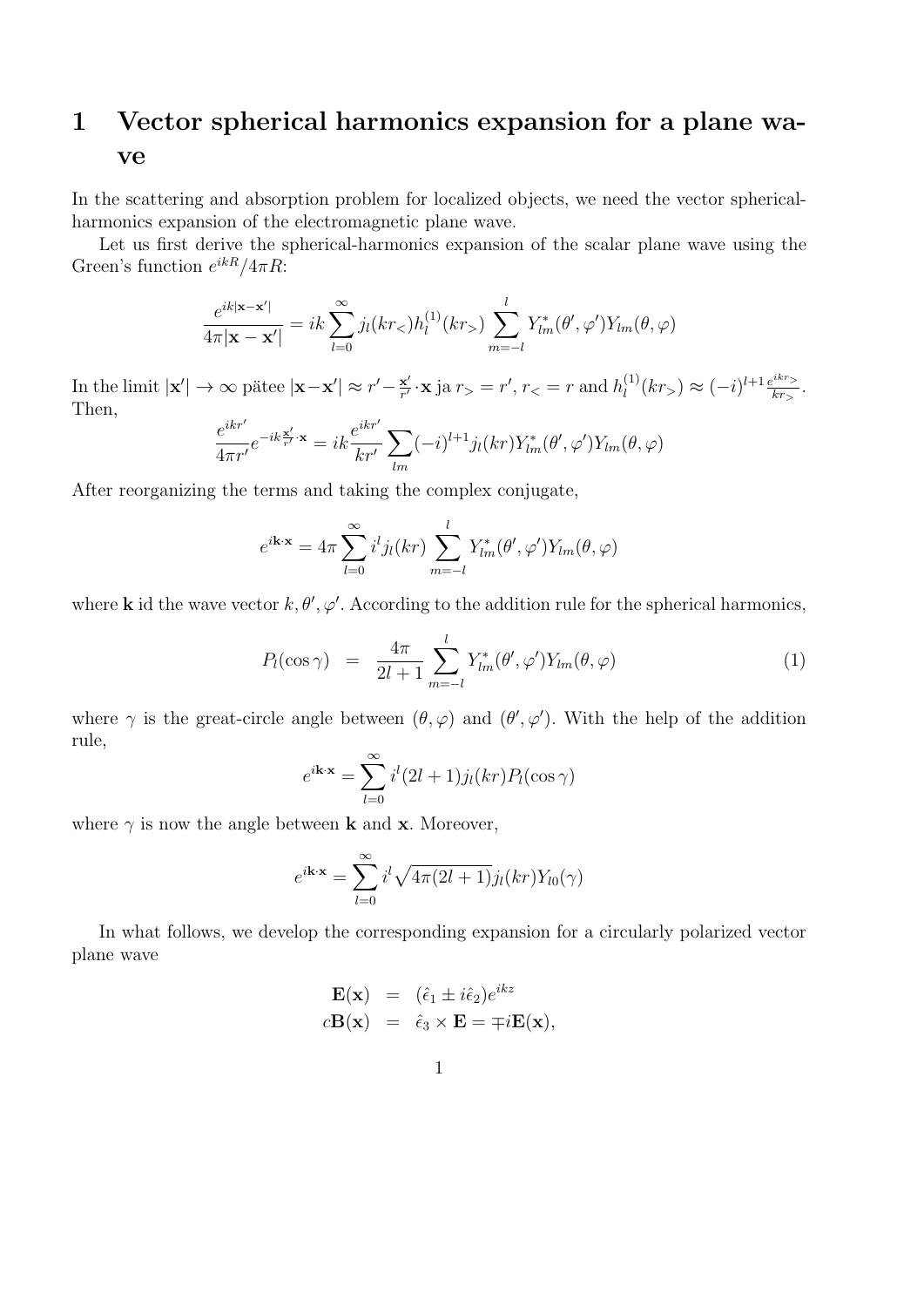where  $\hat{\epsilon}_3 = \hat{e}_z$ . Since the plane wave is finite everywhere, we write its multipole expansion using the regular radial functions  $j_l(kr)$ :

$$
\mathbf{E}(\mathbf{x}) = \sum_{lm} \left[ a_{\pm}(l,m) j_l(kr) \mathbf{X}_{lm} + \frac{i}{k} b_{\pm}(l,m) \nabla \times j_l(kr) \mathbf{X}_{lm} \right],
$$
  

$$
c\mathbf{B}(\mathbf{x}) = \sum_{lm} \left[ \frac{-i}{k} a_{\pm}(l,m) \nabla \times j_l(kr) \mathbf{X}_{lm} + b_{\pm}(l,m) j_l(kr) \mathbf{X}_{lm} \right].
$$

When deriving the coefficients  $a_{\pm}(l,m)$  and  $b_{\pm}(l,m)$ , we make use of the orthogonality properties of the vector spherical-harmonics functions  $\mathbf{X}_{lm}$  that we summarize in the following:

$$
\int_{4\pi} d\Omega[f_l(r)\mathbf{X}_{l'm'}]^* \cdot [g_l(r)\mathbf{X}_{lm}] = f_l^* g_l \delta_{ll'} \delta_{mm'},
$$

$$
\int_{4\pi} d\Omega[f_l(r)\mathbf{X}_{l'm'}]^* \cdot [\nabla \times g_l(r)\mathbf{X}_{lm}] = 0,
$$

$$
\frac{1}{k^2} \int_{4\pi} d\Omega[\nabla \times f_l(r)\mathbf{X}_{l'm'}]^* \cdot [\nabla \times g_l(r)\mathbf{X}_{lm}] = \delta_{ll'} \delta_{mm'} \{f_l^* g_l + \frac{1}{k^2 r^2} \frac{d}{dr} [r f_l^* \frac{d}{dr}(rg_l)]\}.
$$

Above,  $f_l(r)$  and  $g_l(r)$  are, again, linear combinations of spherical Bessel, Neumann, and Hankel functions. The second and third relation follow from the results

$$
i\nabla \times \mathbf{L} = \mathbf{r}\nabla^2 - \nabla (1 + r\frac{\partial}{\partial r}),
$$

$$
\nabla = \frac{\mathbf{r}}{r}\frac{\partial}{\partial r} - \frac{i}{r^2}\mathbf{r} \times \mathbf{L},
$$

$$
\left[\frac{d^2}{dr^2} + \frac{2}{r}\frac{d}{dr} + k^2 - \frac{l(l+1)}{r^2}\right] f_l(r) = 0,
$$

and the proof is left for an exercise.

The coefficients  $a_{\pm}(l,m)$  and  $b_{\pm}(l,m)$  are determined via the scalar product between  $\mathbf{X}_{lm}^*$ and the multipole expansions of the fields and the integration over the angular variables:

$$
a_{\pm}(l,m)j_l(kr) = \int_{(4\pi)} d\Omega \mathbf{X}_{lm}^* \cdot \mathbf{E}(\mathbf{x}),
$$
  

$$
b_{\pm}(l,m)j_l(kr) = \int_{(4\pi)} d\Omega \mathbf{X}_{lm}^* \cdot \mathbf{B}(\mathbf{x}).
$$

Explicitly,

$$
a_{\pm}(l,m)j_{l}(kr) = \int_{(4\pi)} d\Omega(\hat{\epsilon}_{1} \pm i\hat{\epsilon}_{2}) \cdot \frac{\mathbf{L}^{*}Y_{lm}^{*}}{\sqrt{l(l+1)}} e^{ikz} = \int_{(4\pi)} d\Omega \frac{(L_{\mp}Y_{lm})^{*}}{\sqrt{l(l+1)}} e^{ikz}
$$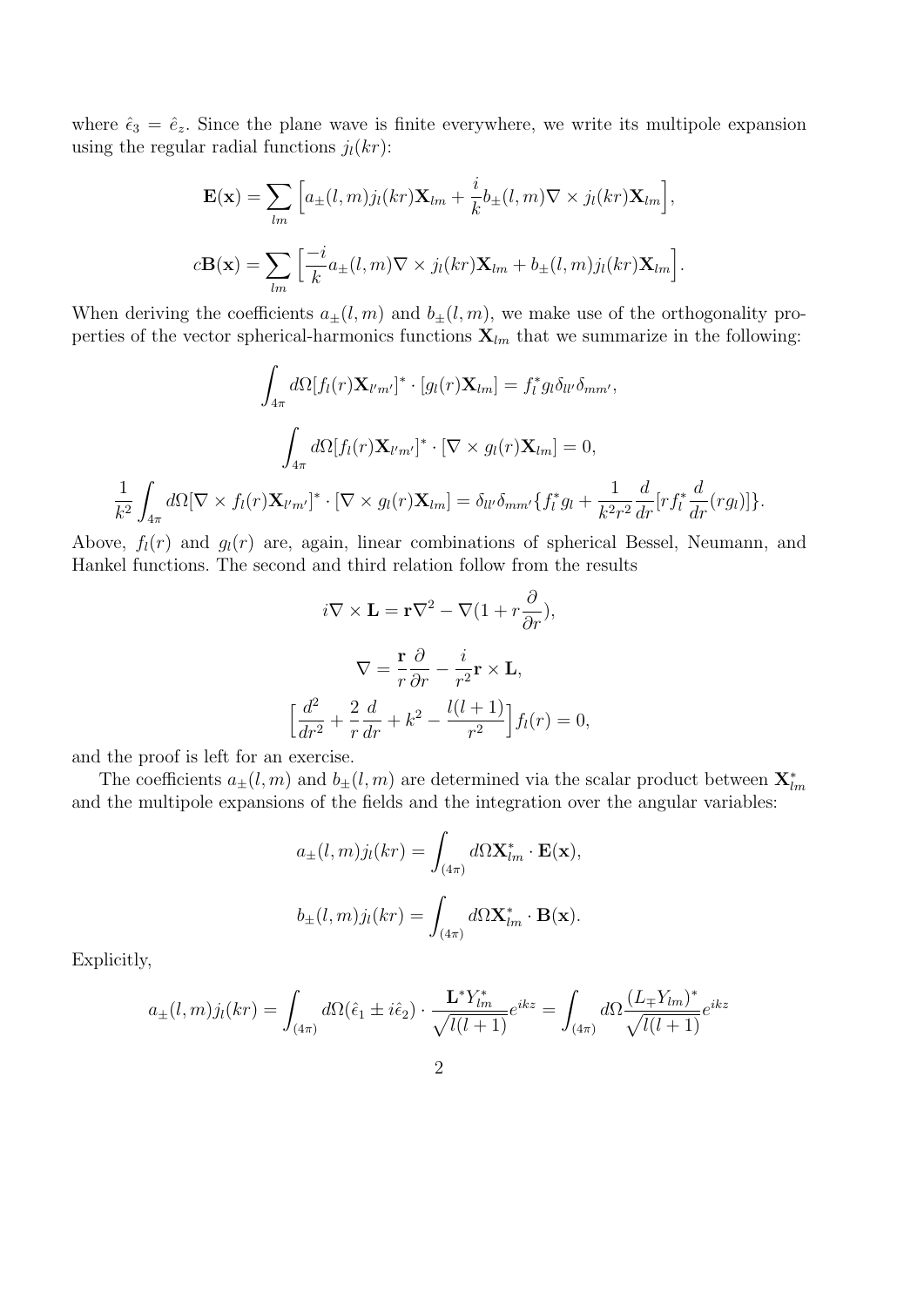where the operators  $L_{\pm}$  have been defined earlier. Here we recognize the strength of these operators together with the analyses based on circular polarization, as it follows, in a straightforward way, that

$$
a_{\pm}(l,m)j_l(kr) = \frac{\sqrt{(l \pm m)(l \mp m + 1)}}{\sqrt{l(l+1)}} \int_{(4\pi)} d\Omega Y_{l,m\mp 1}e^{ikz}
$$

and, by incorporating the expansion for  $e^{ikz}$ ,

$$
a_{\pm}(l,m) = i^l \sqrt{4\pi (2l+1)} \delta_{m,\pm 1}
$$
  

$$
b_{\pm}(l,m) = \mp i a_{\pm}(l,m)
$$

The multipole expansion of the circularly polarized vector plane wave is thus

$$
\mathbf{E}(\mathbf{x}) = \sum_{l=1}^{\infty} i^l \sqrt{4\pi (2l+1)} \Big[ j_l(kr) \mathbf{X}_{l,\pm 1} \pm \frac{1}{k} \nabla \times j_l(kr) \mathbf{X}_{l,\pm 1} \Big],
$$
  

$$
c\mathbf{B}(\mathbf{x}) = \sum_{l=1}^{\infty} i^l \sqrt{4\pi (2l+1)} \Big[ -\frac{1}{k} \nabla \times j_l(kr) \mathbf{X}_{l,\pm 1} \mp i j_l(kr) \mathbf{X}_{l,\pm 1} \Big].
$$

The expansions for plane waves linearly polarized in the directions of the vectors  $\hat{\epsilon}_1$  and  $\hat{\epsilon}_2$ can be obtained from the previous results,

$$
\hat{\epsilon}_1 e^{ikz} = \sum_{l=1}^{\infty} i^l \sqrt{\pi(2l+1)} \Big[ j_l(kr)[\mathbf{X}_{l,1} + \mathbf{X}_{l,-1}] + \frac{1}{k} \nabla \times j_l(kr)[\mathbf{X}_{l,1} - \mathbf{X}_{l,-1}] \Big],
$$
  

$$
\hat{\epsilon}_2 e^{ikz} = \sum_{l=1}^{\infty} i^{l-1} \sqrt{\pi(2l+1)} \Big[ j_l(kr)[\mathbf{X}_{l,1} - \mathbf{X}_{l,-1}] + \frac{1}{k} \nabla \times j_l(kr)[\mathbf{X}_{l,1} + \mathbf{X}_{l,-1}] \Big].
$$

## 2 Scattering by a spherical particle

Outside the spherical particle, the electromagnetic field is a superposition of the original incident field and the scattered field:

$$
\mathbf{E}(\mathbf{x}) = \mathbf{E}_i(\mathbf{x}) + \mathbf{E}_s(\mathbf{x}),
$$
  

$$
\mathbf{B}(\mathbf{x}) = \mathbf{B}_i(\mathbf{x}) + \mathbf{B}_s(\mathbf{x}).
$$

where the plane-wave fields  $\mathbf{E}_i$ ,  $\mathbf{B}_i$  have been given earlier. Since the scattered fields are, asymptotically at the infinity, outgoing waves, they must be of the form

$$
\mathbf{E}_s = \frac{1}{2} \sum_{l=1}^{\infty} i^l \sqrt{4\pi (2l+1)} \Big[ \alpha_{\pm}(l) h_l^{(1)}(kr) \mathbf{X}_{l,\pm 1} \pm \frac{\beta_{\pm}(l)}{k} \nabla \times h_l^{(1)}(kr) \mathbf{X}_{l,\pm 1} \Big],
$$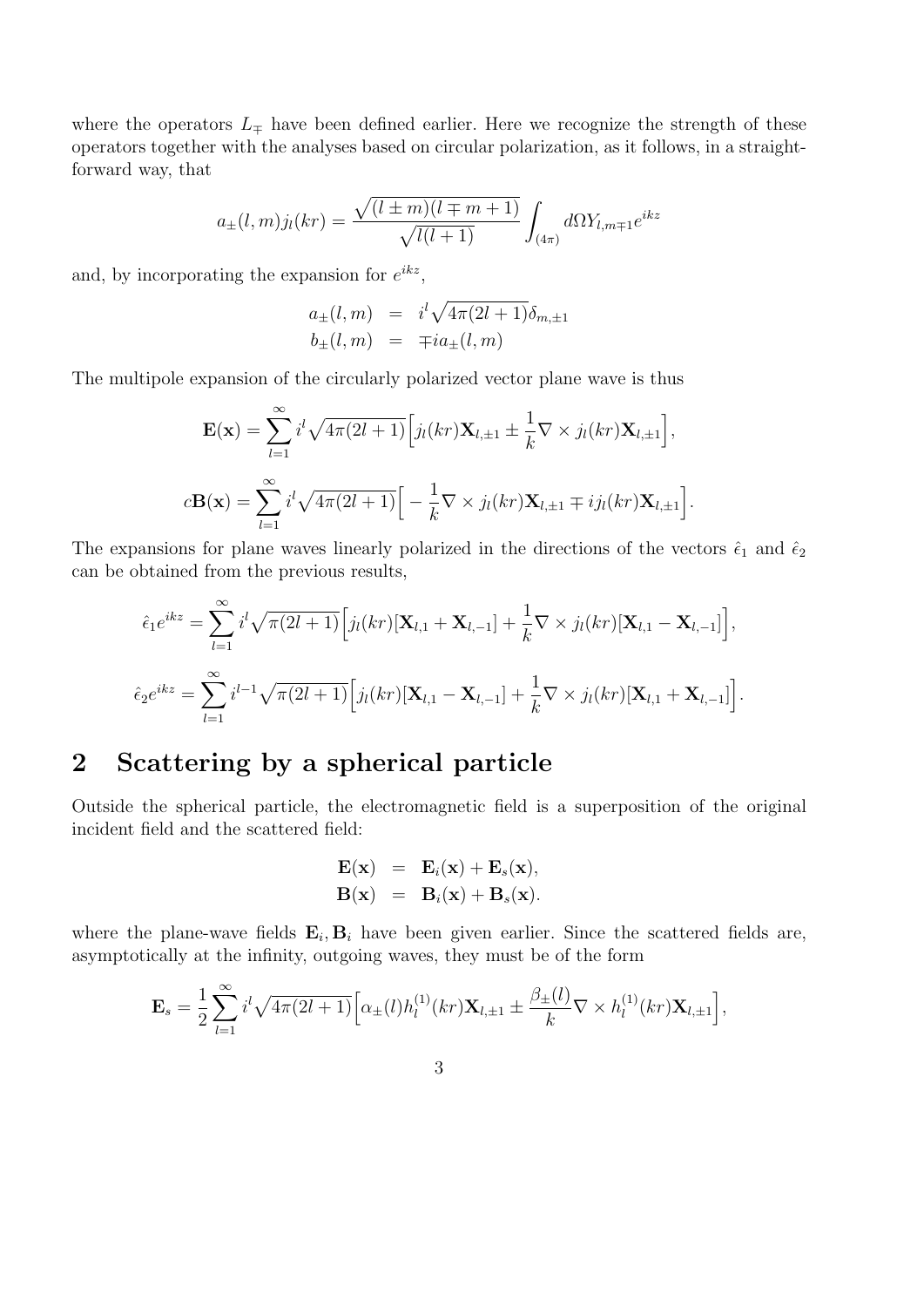$$
c\mathbf{B}_s = \frac{1}{2}\sum_{l=1}^{\infty} i^l \sqrt{4\pi(2l+1)} \Big[\frac{-i\alpha_{\pm}(l)}{k} \nabla \times h_l^{(1)}(kr)\mathbf{X}_{l,\pm 1} \mp i\beta_{\pm}(l)h_l^{(1)}(kr)\mathbf{X}_{l,\pm 1}\Big],
$$

where the coefficients  $\alpha_{\pm}(l)$  and  $\beta_{\pm}(l)$  are determined from the boundary conditions on the surface of the particle. Generally, the expansions include a summation over the order  $m$  but, in the case of the spherical symmetry, only the multipoles  $m = \pm 1$  contribute to the expansion.

With the help of the coefficients  $\alpha(l)$  and  $\beta(l)$ , we obtain the total scattered and absorbed power. The scattered power follows from the integration of the outward directed component of the scattered-field Poynting vector over the spherical surface. The absorbed power follows from the integration of the inward directed Poynting-vector component of the total field. By reorganizing triple scalar products, we obtain

$$
P_s = -\frac{a^2}{2\mu_0} \Re \int_{(4\pi)} d\Omega \mathbf{E}_s \cdot (\mathbf{n} \times \mathbf{B}_s)
$$

$$
P_a = \frac{a^2}{2\mu_0} \Re \int_{(4\pi)} d\Omega \mathbf{E} \cdot (\mathbf{n} \times \mathbf{B})
$$

where  $\mathbf{n} = \hat{e}_r$ . Only the transverse field components contribute to the values of the integrals. Explicitly,

1 k

$$
\mathbf{X}_{lm}(\theta,\varphi) = \frac{-m}{\sqrt{l(l+1)}\sin\theta} \Big[ \hat{e}_{\theta} Y_{lm}(\theta,\varphi) - i \hat{e}_{\varphi} \Big[ \sqrt{\frac{(l^2 - m^2)}{(2l-1)(2l+1)}} Y_{l-1,m}(\theta,\varphi) + \sqrt{\frac{(l+1)^2 - m^2}{(2l+1)(2l+3)}} Y_{l+1,m}(\theta,\varphi) \Big] \Big],
$$
  

$$
\nabla \times Z_{l}(kr) \mathbf{X}_{lm}(\theta,\varphi) = \frac{i \hat{e}_{r} \sqrt{l(l+1)}}{kr} Z_{l}(kr) Y_{lm}(\theta,\varphi) + i \frac{1}{kr} \frac{d}{d(kr)} [kr Z_{l}(kr)] \hat{e}_{r} \times \mathbf{X}_{lm}(\theta,\varphi), \qquad (2)
$$

where we see that  $\mathbf{X}_{lm}$  is transverse and that, in the latter term, the transverse component is proportional to  $\hat{e}_r \times \mathbf{X}_{lm}$ . Upon inserting the multipole expansions of the fields into the expressions for the power, we obtain a double summation over  $l$  and  $l'$  of relations that are of the form  $\mathbf{X}_{lm}^* \cdot \mathbf{X}_{l'm'}$ ,  $\mathbf{X}_{lm}^* \cdot (\hat{e}_r \times \mathbf{X}_{l'm'})$ ,  $(\hat{e}_r \times \mathbf{X}_{lm}) \cdot (\hat{e}_r \times \mathbf{X}_{l'm'})$ . Integration over the angles removes the other summation. Each remaining term in the sum contains a product of spherical Bessel's functions and/or their derivatives—these products can be eliminated with the help of the Wronskian determinants. The cross sections of scattering and absorption are finally (exercise)

$$
\sigma_s = \frac{\pi}{2k^2} \sum_l (2l+1) [|\alpha(l)|^2 + |\beta(l)|^2],
$$
  
\n
$$
\sigma_a = \frac{\pi}{2k^2} \sum_l (2l+1)[2 - |\alpha(l)+1|^2 - |\beta(l)+1|^2],
$$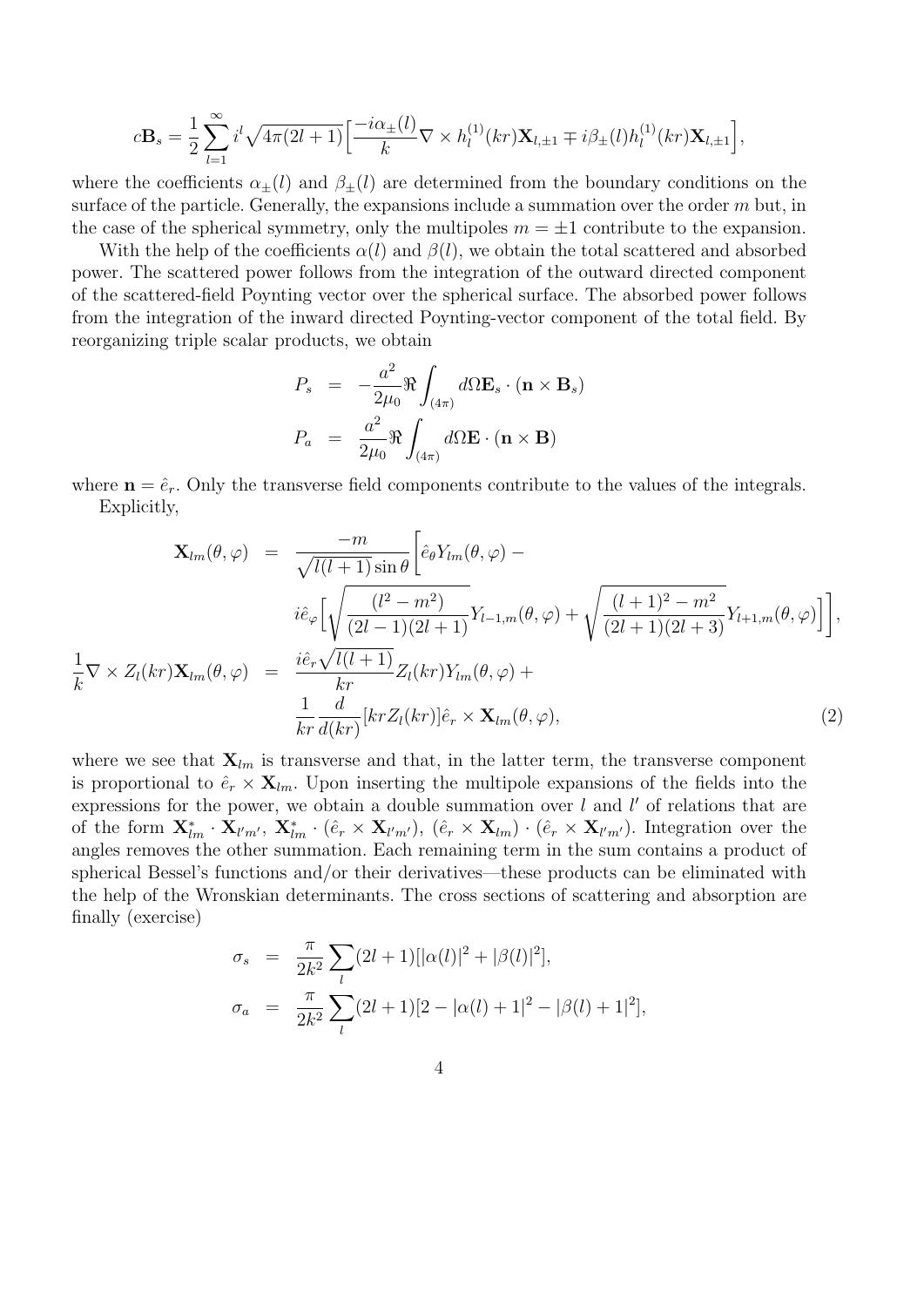and the exticntion cross section is the sum of the two above,

$$
\sigma_t = -\frac{\pi}{k^2} \sum_l (2l+1) \Re[\alpha(l) + \beta(l)]
$$

The differential scattering cross section is

$$
\frac{d\sigma_s}{d\Omega} = \frac{\pi}{2k^2} |\sum_l \sqrt{2l+1} [\alpha_{\pm}(l) \mathbf{X}_{l,\pm 1} \pm i\beta_{\pm}(l)\hat{e}_r \times \mathbf{X}_{l,\pm 1}]|^2,
$$

for the original polarization state  $\hat{\epsilon}_1 \pm i\hat{\epsilon}_2$ . Thereby, scattered radiation is in general elliptically polarized.

Let us study the solution for the coefficients  $\alpha(l)$  and  $\beta(l)$  based on the boundary conditions and start by defining the fields. The original plane-wave field is  $\mathbf{E}_i = (\hat{\epsilon}_1 \pm i\hat{\epsilon}_2)e^{ikz}$ .

$$
\mathbf{E}_{i}(\mathbf{x}) = \sum_{l=1}^{\infty} i^{l} \sqrt{4\pi (2l+1)} \Big[ j_{l}(kr) \mathbf{X}_{l,\pm 1} \pm \frac{1}{k} \nabla \times j_{l}(kr) \mathbf{X}_{l,\pm 1} \Big],
$$
  

$$
\mathbf{H}_{i}(\mathbf{x}) = \frac{1}{\mu_{0}} \sum_{l=1}^{\infty} i^{l} \sqrt{4\pi (2l+1)} \Big[ \frac{-i}{k} \nabla \times j_{l}(kr) \mathbf{X}_{l,\pm 1} \mp i j_{l}(kr) \mathbf{X}_{l,\pm 1} \Big].
$$

The scattered field takes the form

$$
\mathbf{E}_s(\mathbf{x}) = \frac{1}{2} \sum_{l=1}^{\infty} i^l \sqrt{4\pi (2l+1)} \Big[ \alpha_{\pm}(l) h_l^{(1)}(kr) \mathbf{X}_{l,\pm 1} \pm \frac{\beta_{\pm}(l)}{k} \nabla \times h_l^{(1)}(kr) \mathbf{X}_{l,\pm 1} \Big],
$$
  

$$
\mathbf{H}_s(\mathbf{x}) = \frac{1}{2\mu_0 c} \sum_{l=1}^{\infty} i^l \sqrt{4\pi (2l+1)} \Big[ \frac{-i\alpha_{\pm}(l)}{k} \nabla \times h_l^{(1)}(kr) \mathbf{X}_{l,\pm 1} \mp i\beta_{\pm}(l) h_l^{(1)}(kr) \mathbf{X}_{l,\pm 1} \Big].
$$

The internal field is

$$
\mathbf{E}_{t}(\mathbf{x}) = \frac{1}{2} \sum_{l=1}^{\infty} i^{l} \sqrt{4\pi (2l+1)} \Big[ \eta_{\pm}(l) j_{l}(k_{t}r) \mathbf{X}_{l,\pm 1} \pm \frac{\zeta_{\pm}(l)}{k_{t}} \nabla \times j_{l}(k_{t}r) \mathbf{X}_{l,\pm 1} \Big],
$$
  

$$
\mathbf{H}_{t}(\mathbf{x}) = \frac{1}{2\mu c} \sum_{l=1}^{\infty} i^{l} \sqrt{4\pi (2l+1)} \Big[ \frac{-i\eta_{\pm}(l)}{k_{t}} \nabla \times j_{l}(k_{t}r) \mathbf{X}_{l,\pm 1} \mp i\zeta_{\pm}(l) j_{l}(k_{t}r) \mathbf{X}_{l,\pm 1} \Big].
$$

The boundary conditions on the surface of the spherical particle (radius a) are

$$
\hat{e}_r \times [\mathbf{E}_i + \mathbf{E}_s - \mathbf{E}_t]|_{r=a} = 0,
$$
  

$$
\hat{e}_r \times [\mathbf{H}_i + \mathbf{H}_s - \mathbf{H}_t]|_{r=a} = 0.
$$

As found earlier,

$$
\hat{e}_r \times \left[\frac{1}{k} \nabla \times Z_l(kr) \mathbf{X}_{lm}(\theta, \varphi)\right] = -\frac{1}{kr} [kr Z_l(kr)]' \mathbf{X}_{lm}(\theta, \varphi),
$$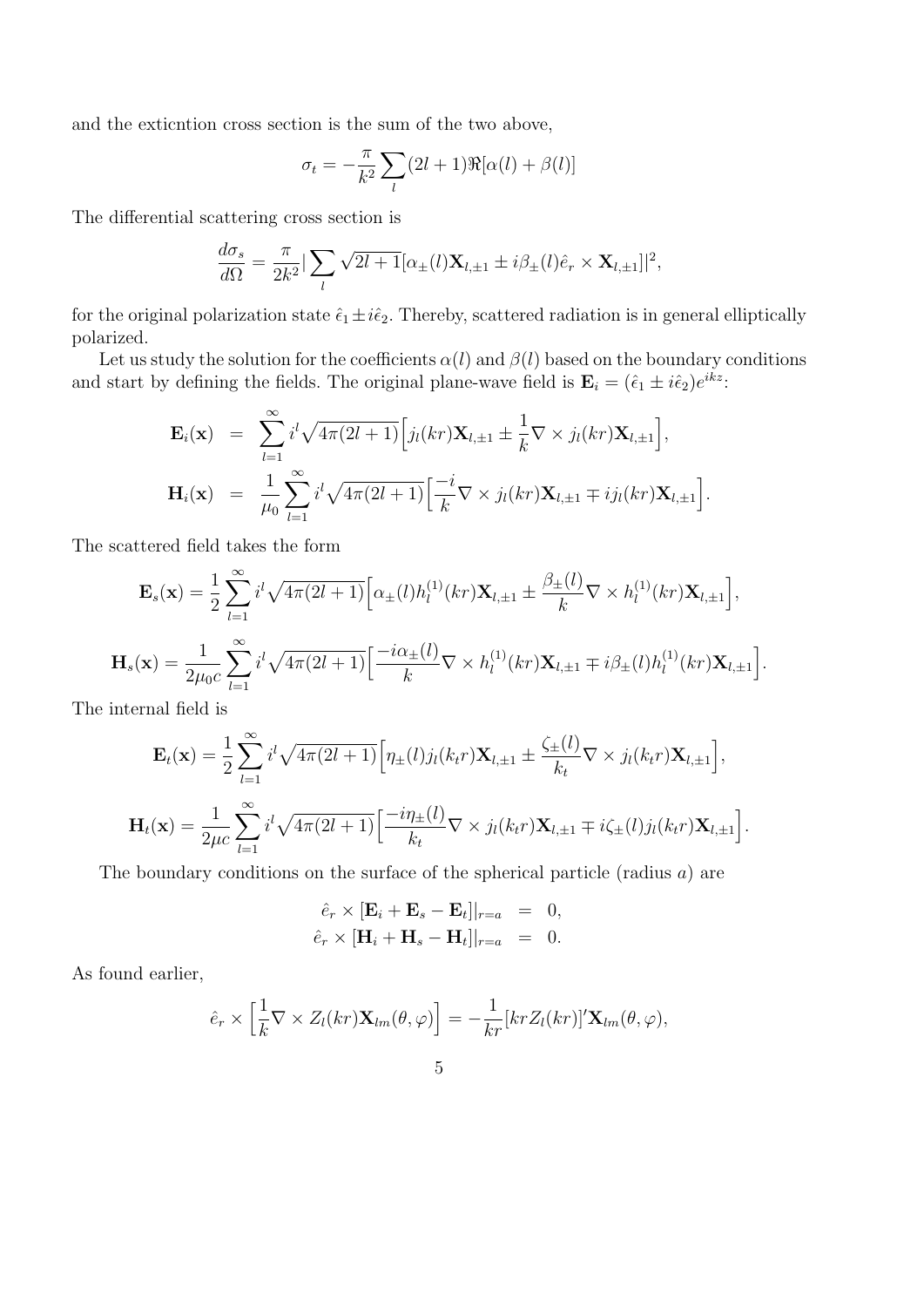so that, due to the orthogonality of the functions  $\mathbf{X}_{lm}$  and  $\hat{e}_r \times \mathbf{X}_{lm}$ , the boundary conditions simplify into the form,

$$
j_l(ka) + \frac{1}{2}\alpha_{\pm}(l)h_l^{(1)}(ka) - \frac{1}{2}\eta_{\pm}(l)j_l(k_t a) = 0,
$$
  

$$
\pm \frac{1}{ka}[kaj_l(ka)]' \mp \frac{1}{2}\beta_{\pm}(l) \cdot \frac{1}{ka}[kah_l^{(1)}(ka)]' \mp \zeta_{\pm}(l)\frac{1}{k_t a}[k_t aj_l(k_t a)]' = 0,
$$
  

$$
\frac{1}{ka}[kaj_l(ka)]' + \frac{1}{2}\alpha_{\pm}(l)\frac{1}{ka}[kah_l^{(1)}(ka)]' - \frac{\mu_0}{2\mu} \cdot \eta_{\pm}(l)\frac{1}{k_t a}[k_t aj_l(k_t a)]' = 0,
$$
  

$$
\mp j_l(ka) \mp \frac{1}{2}\beta_{\pm}(l)h_l^{(1)}(ka) \pm \frac{1}{2}\frac{\mu_0}{\mu}\zeta_{\pm}(l)j_l(k_t a) = 0.
$$

With the help of the Riccati-Bessel functions and by writing  $x = ka$ ,  $k_t a = mx$ , we obtain

$$
\psi_l(x) + \frac{1}{2}\alpha_{\pm}(l)\xi_l(x) - \frac{1}{2}\eta_{\pm}(l)\frac{1}{m}\psi_l(mx) = 0,
$$
  

$$
\mp\psi'_l(x) \mp \frac{1}{2}\beta_{\pm}(l)\xi'_l(x) \mp \frac{1}{2}\zeta_{\pm}(l)\frac{1}{m}\psi'_l(mx) = 0,
$$
  

$$
\psi'_l(x) + \frac{1}{2}\alpha_{\pm}(l)\xi'_l(x) - \frac{\mu_0}{2\mu}\eta_{\pm}(l)\frac{1}{m}\psi'_l(mx) = 0,
$$
  

$$
\mp\psi_l(x) \mp \frac{1}{2}\beta_{\pm}(l)\xi_l(x) \pm \frac{\mu_0}{2\mu}\zeta_{\pm}(l)\frac{1}{m}\psi_l(mx) = 0,
$$

that leads to

$$
\alpha_{\pm}(l) = -2 \frac{\frac{\mu_0}{\mu} \psi_l(x) \psi'_l(mx) - \psi'_l(x) \psi_l(mx)}{\frac{\mu_0}{\mu} \xi_l(x) \psi'_l(mx) - \xi'_l(x) \psi_l(mx)},
$$
  

$$
\beta_{\pm}(l) = -2 \frac{\mp \frac{\mu_0}{\mu} \psi'_l(x) \psi_l(mx) \mp \psi_l(x) \psi'_l(mx)}{\mp \frac{\mu_0}{\mu} \xi'_l(x) \psi_l(mx) \mp \xi_l(x) \psi'_l(mx)},
$$
  

$$
\eta_{\pm}(l) = 2 \frac{\psi_l(x) \xi'_l(x) - \psi'_l(x) \xi_l(x)}{\frac{1}{m} \psi_l(mx) \xi'_l(x) + \frac{1}{m} \frac{\mu_0}{\mu} \psi'_l(mx) \xi_l(x)},
$$
  

$$
\zeta_{\pm}(l) = 2 \frac{\mp \psi'_l(x) \xi_l(x) pm \psi_l(x) \xi'_l(x)}{\frac{1}{m} \psi'_l(mx) \xi_l(x) \mp \frac{1}{m} \frac{\mu_0}{\mu} \psi_l(mx) \xi'_l(x)}.
$$

We have solved for the scattered field completely for two circular polarization states of the original field  $\epsilon_1 \pm i\epsilon_2$ . We thus know the elements  $S_i^{(c)}$  $j_j^{(c)}$  (j=1,2,3,4) of the amplitude scattering matrix that relates the original field to the scattered field in the circular-polarization representation.

$$
\begin{pmatrix} E_{s-} \\ E_{s+} \end{pmatrix} = \frac{e^{ik(r-z)}}{-ikr} \begin{pmatrix} S_2^{(c)} & S_3^{(c)} \\ S_4^{(c)} & S_1^{(c)} \end{pmatrix} \begin{pmatrix} E_{i-} \\ E_{i+} \end{pmatrix}
$$
 (3)